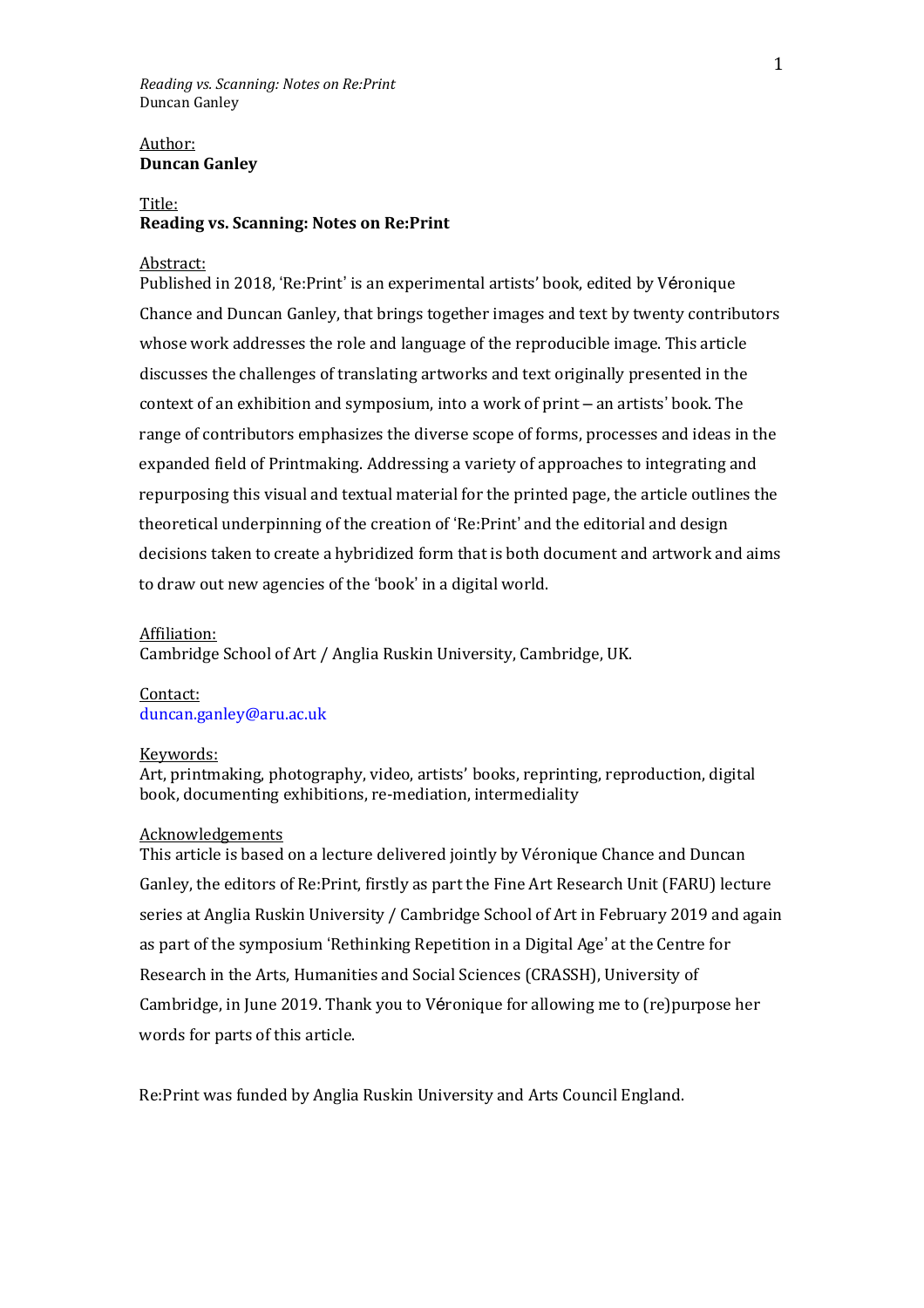#### **1. Introduction: translating 'RE:PRINT' the exhibition to Re:Print the book**

*Re:Print* is an experimental artists' book, edited by Véronique Chance and Duncan Ganley, published in 2018 by Marmalade Publishers of Visual Theory. The book brings together images and text by twenty contributors whose interdisciplinary art practices question the role and language of the reproducible image in a digital era. Specifically, their work, goes beyond, yet speaks to, the traditional forms of print, while engaging with a broad spectrum of media, forms and technologies. The resulting dialogues inherent in the work of the contributors is reflected in the form of the book – where image, text, page and print are reconsidered, reordered and readdressed. In this article I discuss the process of re-presenting, or perhaps a better word would be 'translating' Re:Print from its roots as an academic visual arts exhibition and symposium through to its final physical form as a book - itself a reproduced, and reproducible, object.[1](#page-1-0) The article shares some of the insights that emerged from this process about the changing agencies of different media in an era of re-mediation.

## **1.1 RE:PRINT/RE:Present: the originating event**

The origins of the Re:Print book lie in an exhibition and symposium titled 'RE:PRINT/RE:Present' that took place in 2015 at Cambridge School of Art / Anglia Ruskin University (Fig.2), curated by Véronique Chance and Mark Graver, that reflected on the current status of Printmaking in a digital era. Areas of focus were cross-platform and intermedial approaches to Printmaking and the impact of digital reproduction and reproducibility across wider contemporary art practices.

<span id="page-1-0"></span> $<sup>1</sup>$  Although Re:Print exists as both a physical book an e-book, it remains a fixed entity,</sup> unlike other forms of online publication that continuously evolve via ongoing comment.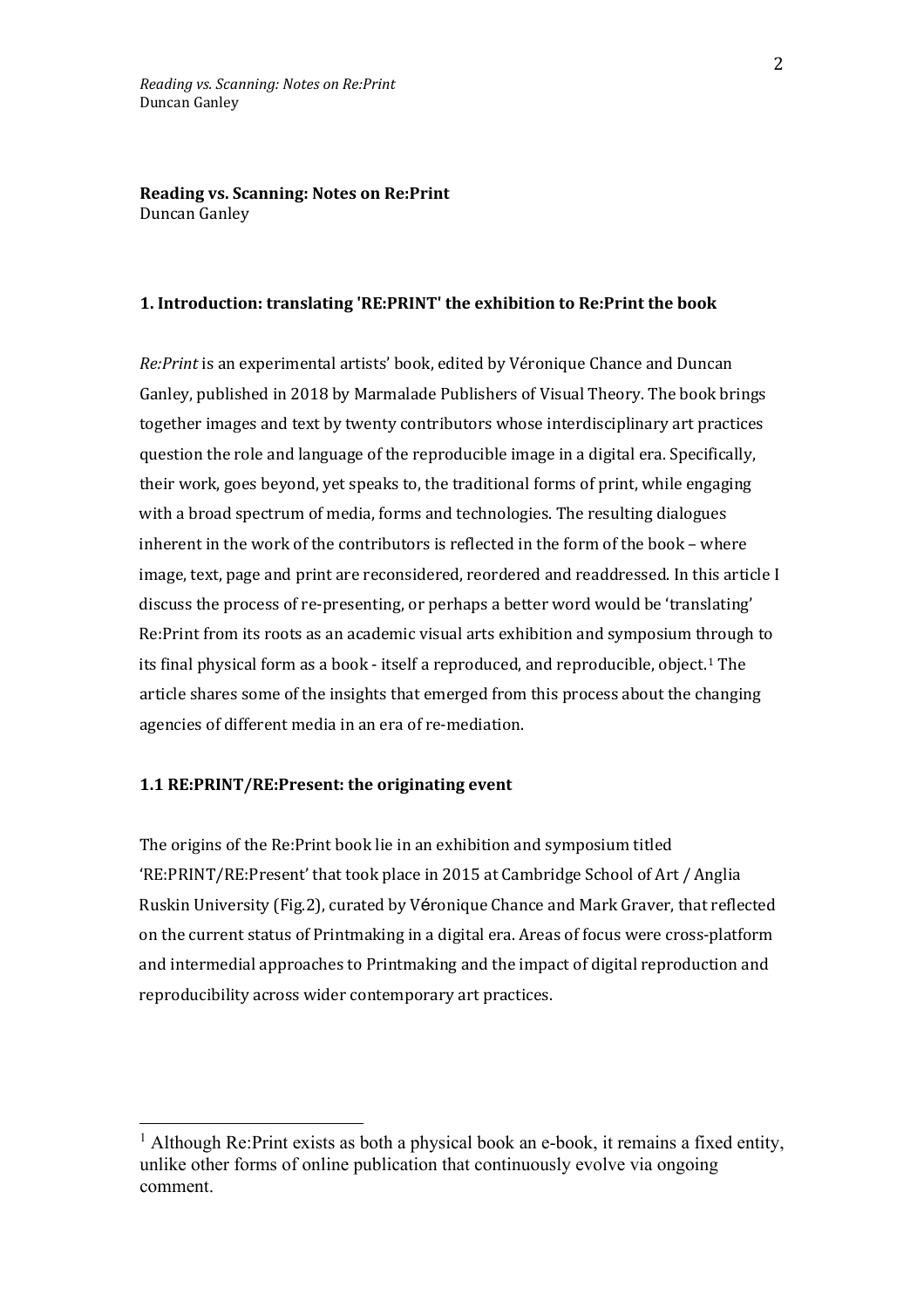## **1.2 Beyond Benjamin**

The work presented in the exhibition and symposium proposed to take Walter Benjamin's landmark 1936 essay 'The Work of Art in the Age of Mechanical Reproduction' as a point of departure, reconsidering the impact of twenty first Century technology on contemporary art.

"…the work of art reproduced becomes the work of art designed for reproducibility. From a photographic negative, for example, one can make any number of prints: to ask for the 'authentic' print makes no sense. But the instant the criterion of authenticity cease to be applicable to artistic production, the total function of art is reversed. Instead of being based on ritual, it begins to be based on another practice – politics."

(Benjamin 1936)

There was an implicit understanding that conditions have changed since the scenario analysed by Benjamin, and this was intended as a prompt to explore - in this case, specifically, the question of what now constitutes a 'print', and how we might define printmaking as a practice. Digital technologies potentially make the whole idea of production and *re*production, conceived in terms of original and print (a print *of*), redundant. Artists find themselves working with multiple iterations of a document or image, often explicitly as an aspect of the work itself. Considering the seemingly endless and multifaceted reproducible permutations that digital technology allows, practitioners reflected on the following questions:

- Technological developments in print media, moving image, sound and performance, have often led to cross-platform dialogue: but how are these relationships re-presented, or re-presentable, when immersed in today's hypermediated status of image, sound, and file?
- When almost anyone is capable of uploading, downloading, creating, modifying, copying, sharing and deleting files of every and any digitally convertible medium, how does the current frenzy of data use and re-use challenge our understanding and expectations of image and media reproduction?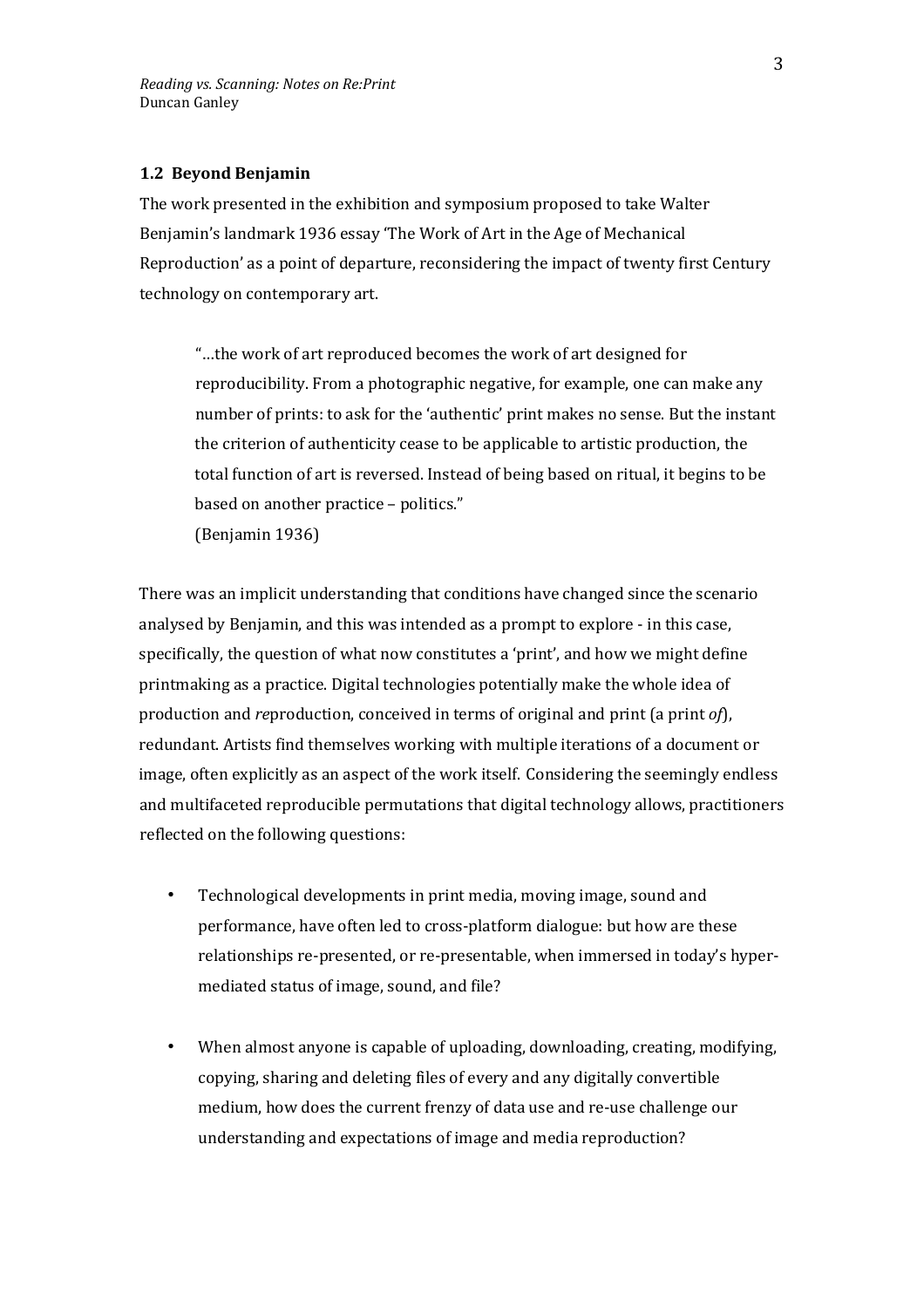- What kind of spaces or places are constructed, performed or revealed in the process?
- What is the impact of the digital on shared conventional vocabularies and notions across different media such as:
- print;
- screen;
- collage;
- series or sequence;
- the original;
- the unique;
- the multiple;
- the edition; and finally, the notion of art and of an artifact itself?

The shared vocabulary of reproductive media, the re-purposing of images and technology, and cross-media approaches in both point to new avenues of exploration in the medium of print and the practice of Printmaking. But the debates and ideas interrogated by the contributors to the 'RE:PRINT/RE:Present' exhibition and symposium were less about the media on a technical level than about the ideas these media performed: concepts of memory, time, document and fiction. These became more salient and more resonant because of and through the interrogation of medium. They became, in effect, a language of the reproducible image, or as Clare Foster puts it, a syntax of re-production (Foster 2021).

I noticed at the time that the exhibition itself didn't *look* like an exhibition about printmaking. Then I asked myself what that observation meant. What should an exhibition about printmaking *look* like, anyway? The use of media and developments in technology has already allowed the medium and practice of printmaking to expand well beyond its traditional boundaries, and to engage with potentially new audiences and practices. It is this change that the contributors to Re:Print are primarily interrogating in their work, reflecting on the historical practice of print via the digital image, audio, video, software and the screen. Far from being the 'poor cousin' of painting or the 'dowdy distant relative' of photography - both common pre-conceptions about the print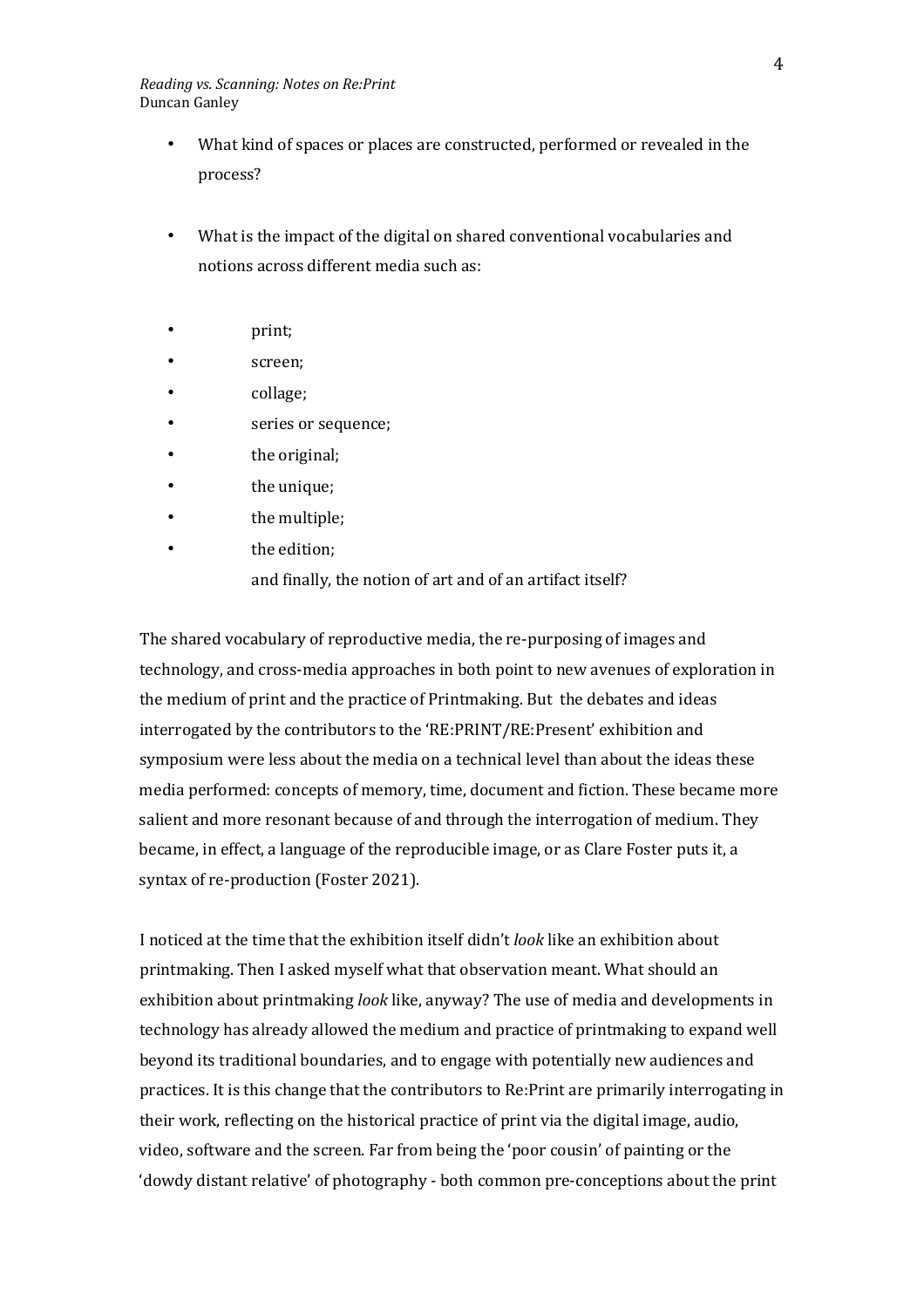medium - printmaking emerges as the crux of the debate about the hybridity of contemporary art practices: simultaneously physical and digital, reproducible and virtual.

## **2. The artists' works**

The dual forum of symposium and exhibition created an opportunity for a diverse range of practitioners to present their work. The selection of contributors for both exhibition and book aimed to highlight this wide scope of form, process and ideas. For example, the multifaceted and diverse approaches to printmaking are the focus of artist **Susana Gómez Larrañaga's** work 'Flying Land' (Fig.3), a large scale screen-based image of a floating, holographic image spinning above a landscape. Based on the repetition and simulation of data, this digital 'self' portrait' – only visible at night – floats in an eerie dystopian landscape, reflecting on the possibility that our future world may only be inhabited by the digital ghosts of ourselves. Part of a wider project that encompasses collage, digital prints and events and interventions, the presentation of Flying Land is itself a document of an actual event, of a projection/intervention at a former RAF site – so a ghost of a shadow.

**Jo Love's** work addresses themes of temporality, perception and mortality in the large print / drawing work 'Lumograph Mars I'*.* This is a digitally printed image that has been relentlessly and obsessively covered in a skin of graphite pencil, which almost completely blocks the reading of the landscape image beneath. Small pockets reveal the underlying highly saturated and coloured inkjet surface. These exposed spots punctuate the reading of the graphite surface, creating a complex optically shifting image - more fractured, open and complex than a coherent photographic or printed image can achieve on its own. In the accompanying video work, 'Unbekannt Horizonte II', a sense of landscape is constructed which slowly shifts out of view becoming obscured by optical noise, gradually dissolving into its own pixelated screen. Here, nothing within the image frame is static, highlighting the *temporal* complexity of seeing.

**Rob Smith's** work similarly explores the screen as a physical site. 'Elsewhere, Mars' (Fig.4) proposes the notion of Mars as the ultimate non-site; a place that only exists through its mediation. The work is an ongoing series that re-presents images from the surface of Mars taken by NASA's Curiosity Rover. These are re-mediated by placing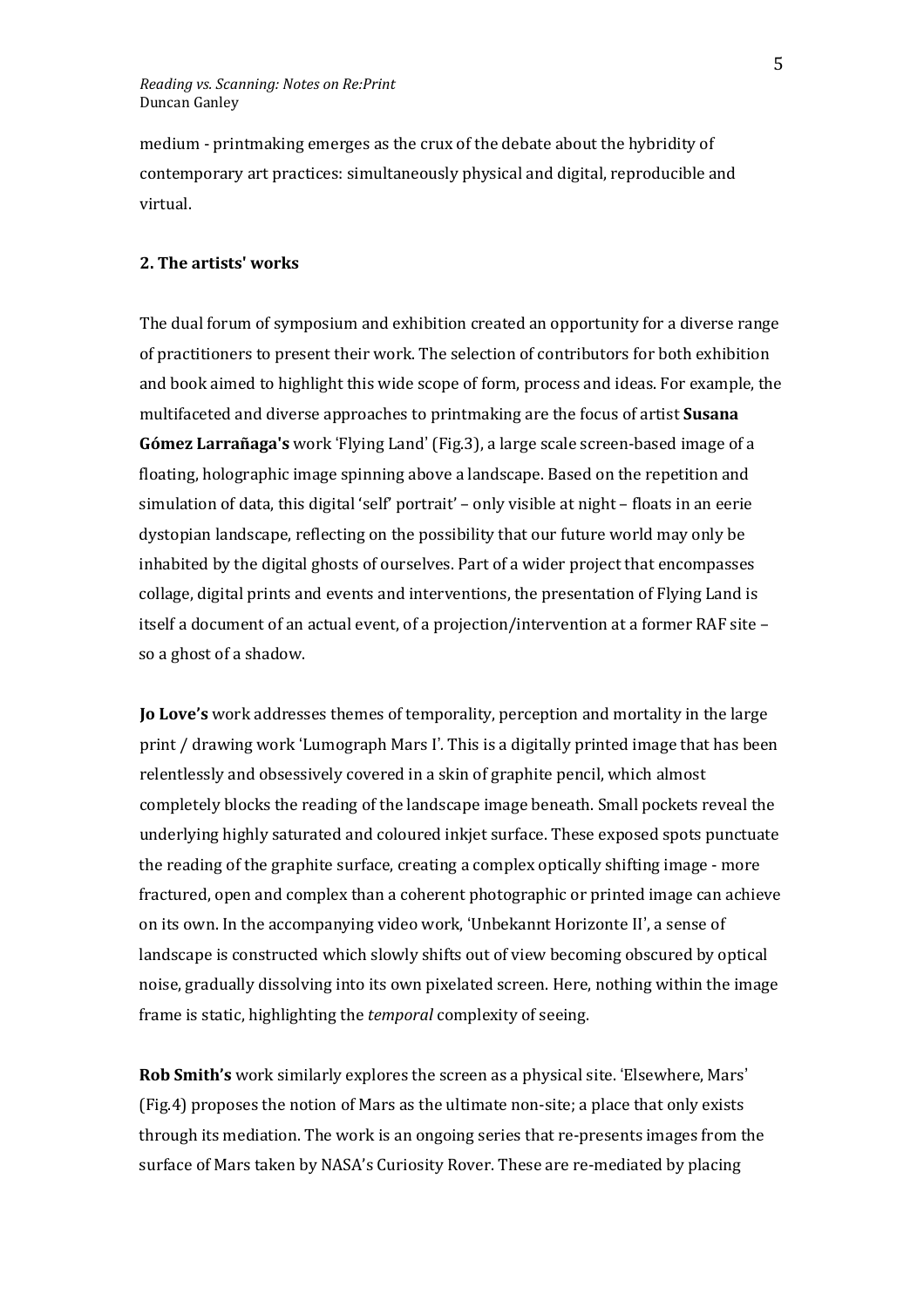photographic paper directly onto the screen of the artist's computer. The result is a set of photographic imprints that take the light from the screen to fix these otherwise entirely digital images physically onto paper**.** The photographic paper's contact with the screen is the point at which light is captured and fixed. Smith's work comments on how much of our relationship to site and location, even on our planet, is now mediated through screens: Sat-nav systems, Google Earth etc. Geo-tagging proliferating images that attach themselves to sites means that we can easily visit almost anywhere without leaving our chairs. This multiplication of images extends to Land Artist Robert Smithson's concepts of 'Site' and 'Non-Site' to challenge our perceptions of site and location (Smithson 1968). Just as Marshall McLuhan coined the term 'Global Village' in his prediction of the development of digital communication (McLuhan 1964), it seems that in the twenty first century, the digital has made everywhere local – even Mars.

Also concerned with the nature of the mediated image is my (**Duncan Ganley's)** 'Artefacts from an Imagined Documentary (proposed)' that draws out ongoing narratives in the artist's practice to (re)imagine a myth-based history that is yet to be told. Signifying both evidence and its fabrication, the work aims to explore how our desire for a good story distorts and fragments our ability to decode the truth and purpose of the mediated image. Following my earlier film work 'midnight, mid-Atlantic...' - in which a researcher investigates an abandoned film project in Iceland – this body of work is partly framed by the work of the 19th Century photographer and moving image pioneer Eadweard Muybridge. Collectively, it acts as a proposal for a longer-term project that explores the collision of histories of the factual Muybridge, the fictional film director Martin MacAnally and the imagined researcher himself. Using a combination of media, including photography, photo litho prints, video and 3D-printing, these works act as proposed fragments of this impending narrative clash, and allude to a 'history' already recorded and documented, while at the same time point to a mutable state, and to a future history still to be written. This tension creates a space that reveals both mediated image and human experience to be unstable territory, where fact and fiction are endlessly interchangeable, and narratives airbrushed, re-written and reinvented.

**Mark Graver's** 'Time Slides' (Fig.5) also reflects on human experience, and the tensions between fact and fiction to explore how memory reconstructs and manipulates the experience of events. Re-discovered 35mm photographic family slides taken during the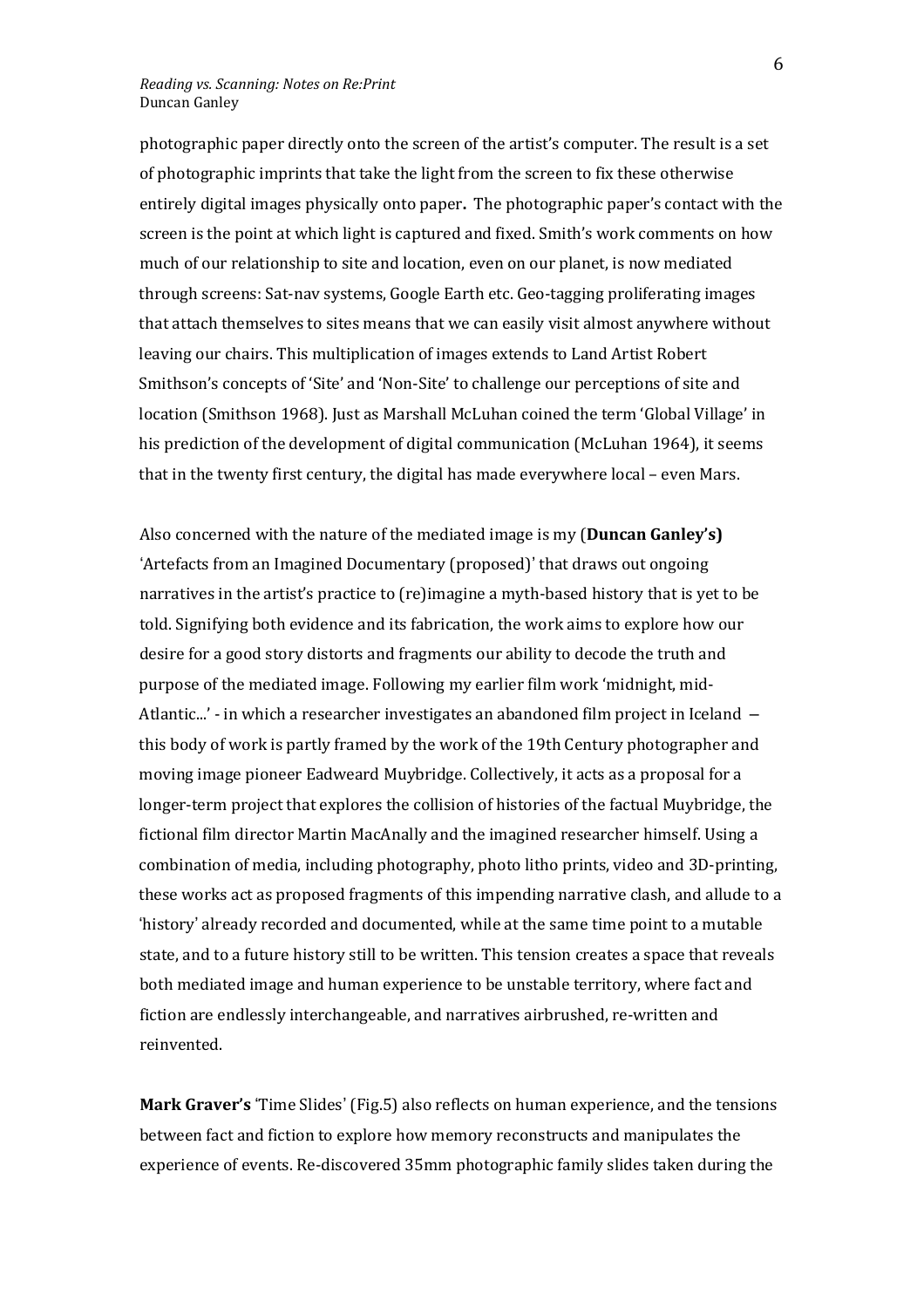artist's childhood have been scanned and digitally re-printed onto acetate, then represented through a sequence of overlaid images, reconstructing the narratives of family events. On finding these photographic slides the artist was struck by his lack of memory of the events they depicted, although his visible presence in the analogue image told him he was there.

"When Dad died my brother and I found a drawer full of 35mm slides dating from the early 1960's to the early 1980's, family snaps, holidays abroad and our time in Australia as Ten Pound Poms. Although I was there when some of these photographs were taken, and I can see images of myself presented in them, I really don't remember being there" (Graver 2015)

Correspondingly, **Steve Lovett's** screen-printed series 'Some People Who May (Not) be Here' explores the role of the image as history / memory / archive*.* The images are drawn from collections of photographs and printed ephemera that the artist has been amassing for over 30 years. These anonymously produced and abandoned images record un-knowable lives. The image's creation using largely redundant chemical and printing processes highlight Lovett's interest in pre-digital era 'vernacular' imagery. This strategy examines the selective focus of the archive and reconsiders the nature of printed memory in the digital age.

The archive and recording of an event is re-presented in a contrasting way in **Véronique Chance's** work, 'The M25 in 4,000 Images'*.* Reconfigured from her earlier 'The Great Orbital Ultra Run', a solitary run that took place over nine consecutive days around the inside of the M25 London Orbital motorway, the journey was originally mapped through a continuous stream of images that were relayed live from a mobile phone, along with GPS coordinates to a web interface and exhibited as a projected moving image artwork. An indication of the fallibility and precariousness of the human body, the image and technology, the work consisted of some 4,000 images that after the event are 'replayed' from a digital archive. This reworked 'M25 in 4,000 images' is a unique digitally-printed artwork of these images from the originally-streamed run, hand-cut and folded to form an unwieldy concertina of connected images. Part bookwork, part sculpture, but neither one nor the other, the work hovers between these two media, and was displayed precariously balanced around the contours of the Ruskin Gallery balcony. Each constitutive image was only visible as a small glimpse of the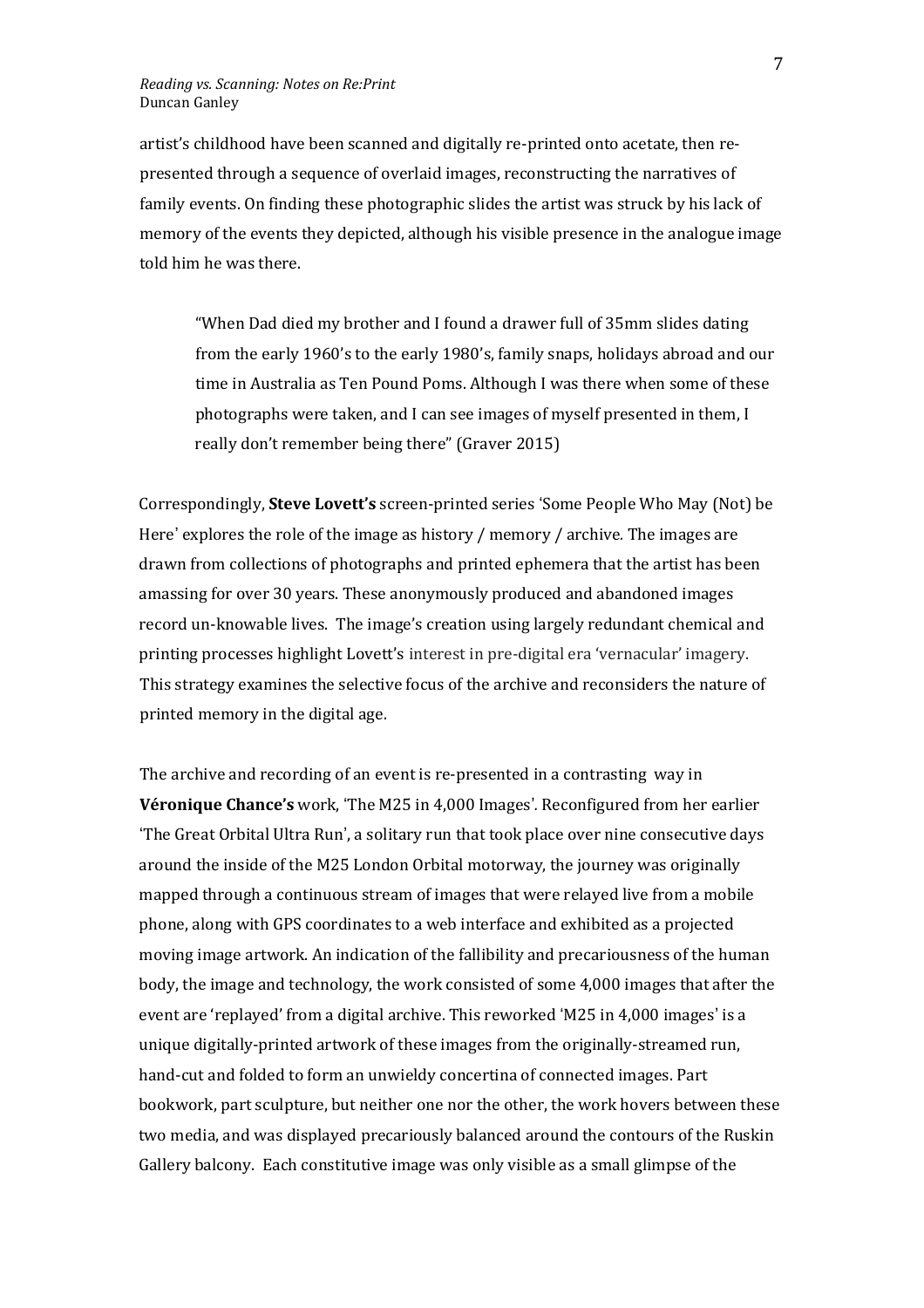landscape it recorded, in contrast to the corresponding screen-based work, in which an animated sequence played through each image on a small screen, with sound a reminder of the original activity.

**Monique Jansen** explored the relationship between the hand-made and the digital in a series of scanned drawings**, '**A Drawing, which makes itself', using scanning and printing as a form of mechanical drawing. Interested in the generative and improvisational nature of drawing, and refuting the assumption that mediated print processes are less artistically direct, Jansen adopts print strategies into drawing to shake the assumption that hand-held is the imperative for drawing. Jansen's 'desktop depot' uses deliberately quotidian, mundane technology: a cheap Epson desktop scanner/printer, a photocopier, fax machine, and carbon paper. She works with scraps of drawings, lines marked on butter paper, folded and unfolded, scanned and re-folded in order to find form. The way she draws with the scanner and printer is quick, responsive and very hands-on: reasserting the haptic and reintegrating it with the digital, thus achieving a direct physical contact with the digital. The series selected for inclusion in 'RE:PRINT/RE:Present' focused on moiré and interference patterns that are constructed through the accumulation, overlapping and folding of these scanned and printed templates. The print processes used all employ direct scanning and printing methods, making facsimiles of the found/drawn material, as opposed to being photographic reproductions.

The amplification of the cracks in material is the starting point for **Emily Godden's** project 'Handle with Care', which uses the painting collection at Thomas Gainsborough's House, Sudbury as source data to be processed, re-contextualized and listened to through what she calls *sound prints*. Using a graphics tablet, Godden made line drawings of the craquelure patterns that form over time on an oil painting's surface. Specifically, the drawings focus on the parts of the paintings that depict hands. These digital drawings are then exported as bitmap prints to be imported into bespoke software. Through a process of plotting the pixels from the bitmap files, the software uses a means of pixel feedback to construct grids from the pixels to plot out waveforms, which are then outputted as sound files. This processing of data within the project allows a mediation to occur through data use and re-use which challenges typical expectations of image and media reproduction. Godden has applied a haptic, material approach to the textures felt in the sound as being representative of the spaces it was extracted from.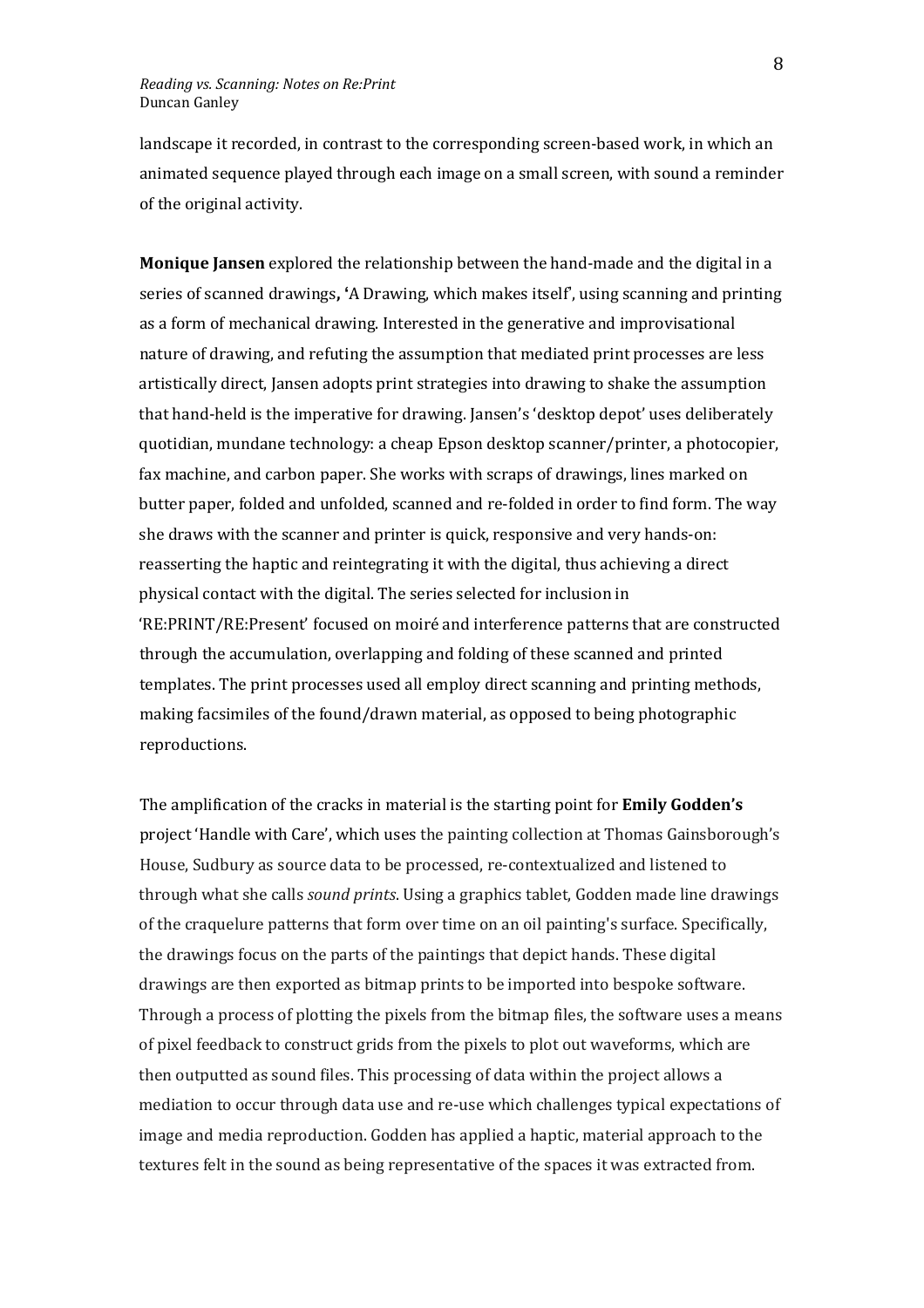The hand is also a focus for one of the exhibited works by **Jo Stockham**. An image from a 1941 advert in Crown Colonies magazine which lauded the magical properties of plastic, was scanned as a starting point for the screen-print 'Every which way ('speak modernity')'. The image seems to capture the slippery nature of circulating capital and the invisibility of the processes of contemporary manufacturing. In another work, Stockham reclaimed her own damaged print to create 'Never Home (almost home reclaimed)', a scanned, digitally enlarged and printed analogue photograph that had its damage touched-in by hand, with a fine paintbrush, the cracks in its material surface becoming amplified as a result. Her work explores how print and scanning can bind together images from different times, enacting a kind of time travel with the ways in which the technologies we use can capture discarded or outmoded images and recirculate them.

#### **3. 'The book' as artistic practice**

In 2015, rather than the exhibition and symposium being an end point, it felt that the conversation was just beginning. So Véronique Chance and I began to consider ways that the ideas raised during the event could be taken forward. It seemed logical that some kind of record of the events be created, but as editors, we came to the conclusion that creating a catalogue of the content of the exhibition and symposium in the traditional sense would be counter-productive. The issues and debates that arose through the work of the contributors were pointing towards new ways of thinking in regard to printmaking, to lens-based and other reproducible images, their forms, and dissemination. We began to consider how we could embed the issues the contributors were discussing in their work into the form and structure of a new output. What does one call a reproducible object that contains images and text *about* the reproducible? What kind of space should it inhabit? Physical or virtual?

The form envisaged was that of the artists' book – or, more specifically, an *edited* artists' book. The artists' book is an art form with roots going back to the illuminated manuscripts of the middle ages. From the work of William Blake and William Morris in the eighteenth and nineteenth century, to the book works of artists such as Ed Ruscha and Dieter Roth in the twentieth century, the reproducible media of printmaking has been key in the development – and dissemination - of the artists' book. Artists' books are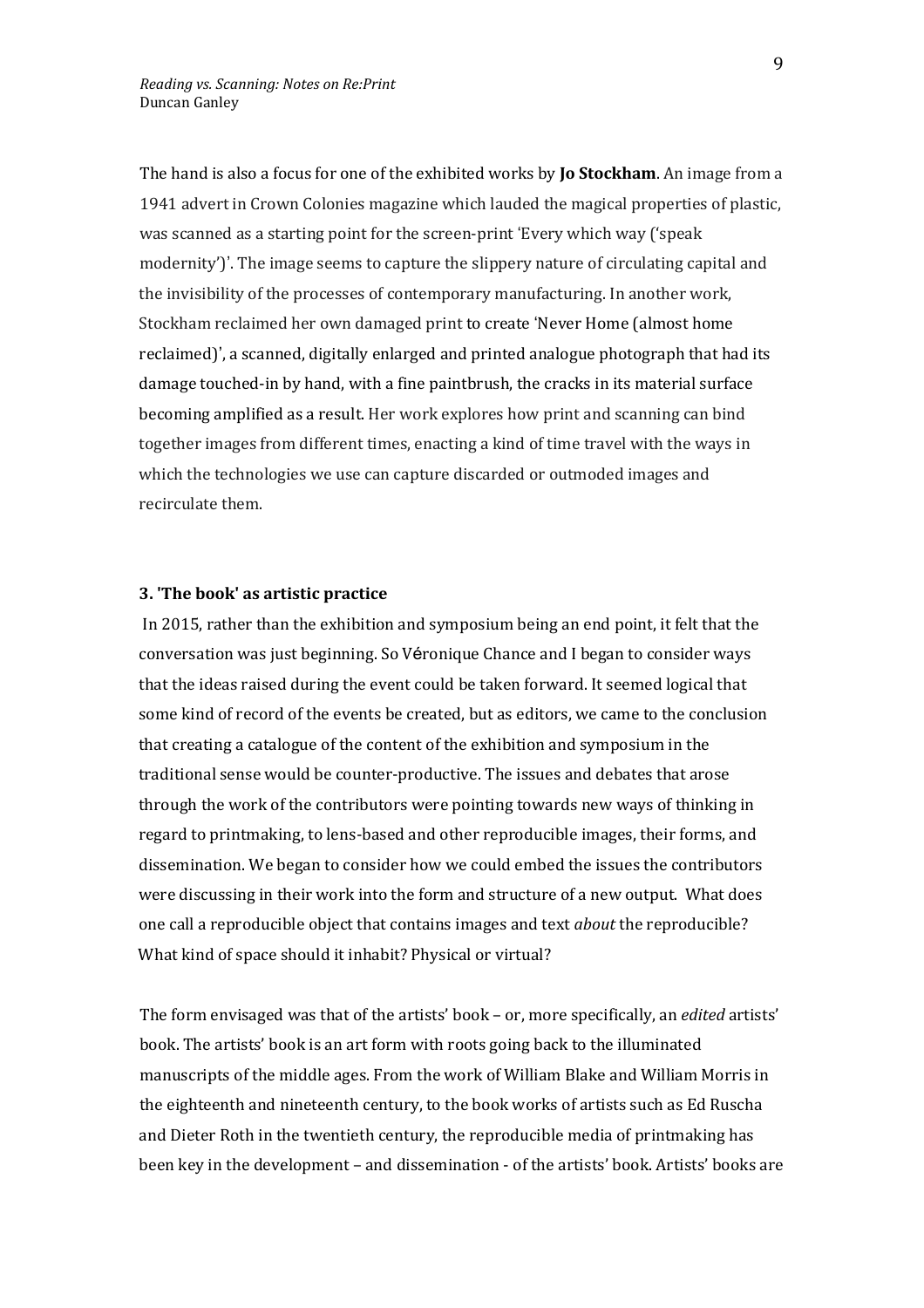not simply books with reproductions of an artist's work, but artworks in themselves, that use the structure of the book form – portability, replicabilty, sequence and seriality, the relationship of text with visuality – to push creative boundaries and find new audiences. The form of the *edited* book – traditionally, a compendium of texts in one volume - also has long been associated with the dissemination of knowledge in the academic field. Could we speak somehow to both in the form of Re:Print? We wanted to explore the territory between what could be considered an art object and a document: a hybrid that could articulate issues around the idea of the reproducible *in the form of* (a) print.

As we state in the introduction to the book, 'Printmaking's origins as a medium of communication and the dissemination of information, through historical developments in type and printed book publishing and distribution, place it at the forefront of the rise of modern and contemporary mass media production. As observed by Marshall McLuhan: "Printing, *a ditto device*, confirmed and extended the new visual stress. It provided the first uniformly repeatable "commodity", the first assembly line – mass production. It created the portable book"' (Chance and Ganley 2018).

With our intentions established, we approached a small publisher of Artists' books, Gordon Shrigley at Marmalade Publishers of Visual Theory, to develop this project, together with designer, Christian Küsters of CHK Design. But the question remained as to how would we translate the work of twenty contributors – work in a broad array of image media and text – into a coherent whole, whilst addressing the issues and questions core to the Re:Print project in the hybridized form we envisaged. The process unfolded in a way not unlike the creation of the artworks within the pages of Re:Print or as the work that we editors make as artists ourselves. For myself, as an artist who works in the medium of photography and the moving image, the notion of ordering, reordering, splicing and re-contextualizing material, with points of re-evaluation and reappraisal, was familiar. But having another person, the designer, doing the hands-on design work and who would inevitably, and understandably, have their own creative vision, as well as the voice of the publisher, was new territory. How could the individual ideas that four people have in their heads about this project and its potentials be tackled, let alone resolved? This process, conducted over the course of about a year, was discursive, detailed, occasionally robust and perhaps surprisingly, creative. Rather than concerns over competing individual visions of the book, and whether these would be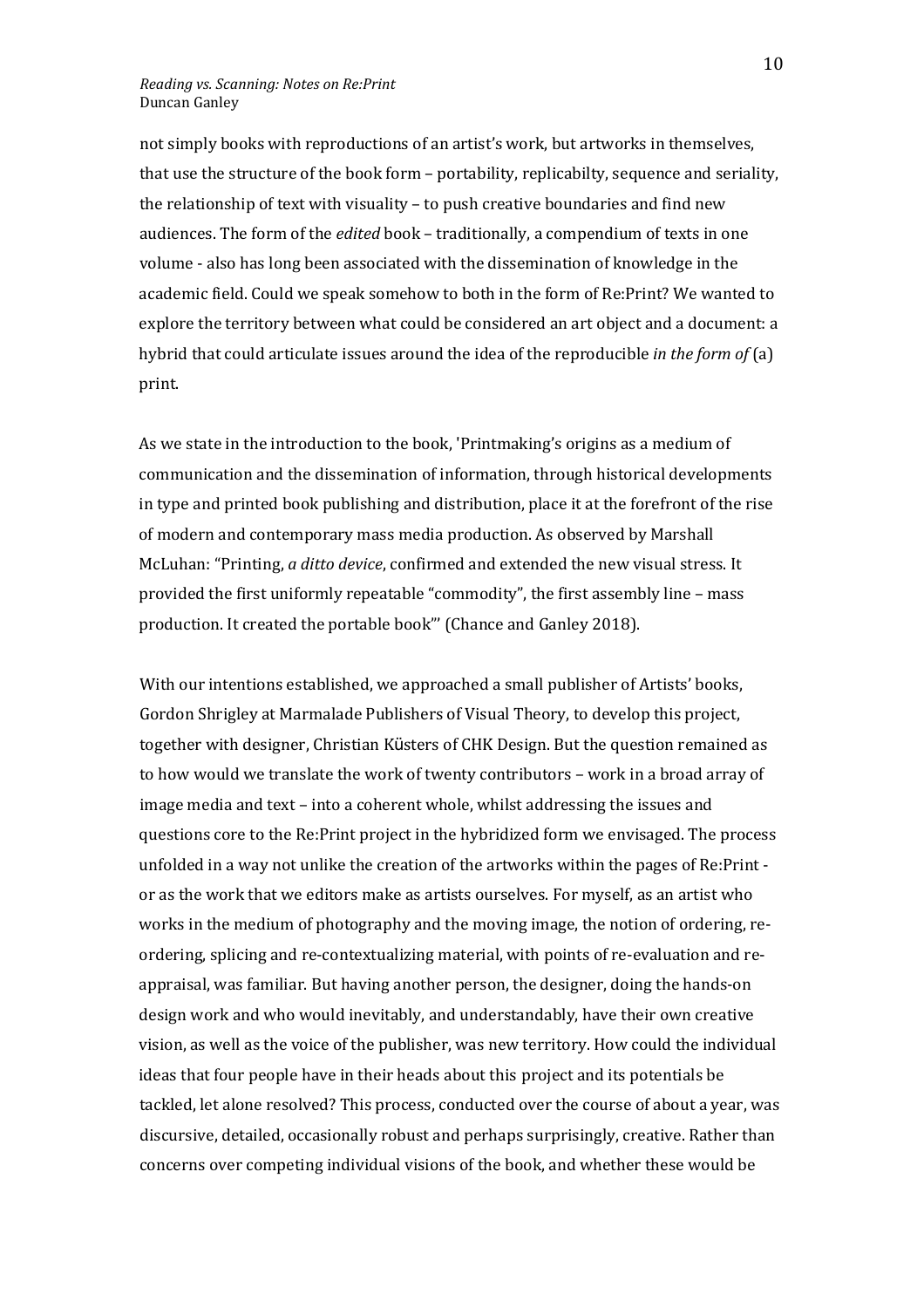diluted in some way, it was the negotiated approach to overall design that shaped our collective thought and facilitated the embedding of the contributors ideas in Re:Print into the form of the book itself.

## **3.1 The role of text**

Some of the contributors had given papers at the symposium, others had shown artwork in the exhibition, and some had done both. We wanted to reflect the cross-fertilization between image and text in the book to question the established traditional role of the text being there to *'explain'* the image and/or the image being there to *'illustrate'* the text. We wanted the two to be read - or perhaps a better word would be '*scanned'* - as equal, and equally discursive.

Jo Stockham's keynote text from the symposium was developed into the essay 'Image Capture: an exercise in self-thinging' for Re:Print, where the artist reflects on her experience of being self-scanned. The fragmentary and glitched results from this experience become points of departure to a wide-ranging discussion on the body and digital technology, as well as selfie culture and the role of the hand of the artist in the digital age. The accompanying images of screengrabs of the resulting scans are not, as one might expect, the shiny, high definition end results but the rather workaday fragments of process that speak to the philosophical questions posed in the text (Fig.7). Kelcy Davenport's text 'Feeling the benefits: a report' has no images, but for a single orange circle with the single word 'wanting' at it's centre. The artist used words identified in the Beveridge report from 1942 – the report that laid the foundations for the modern welfare state in Britain – as a way to re-address negative attitudes towards welfare claimants by the current UK government (2010-2019). In a direct use of technology as an expanded form of print, these graphic statements were circulated through the internet and social media to be used as banners and signs at public protests by anyone. Davenport's work translates art practice into another realm, or as Walter Benjamin states, "another practice – politics" (Benjamin 1936). A touchstone for us in the development of Re:Print was the 1967 book 'The Medium is the Massage' by media theorist Marshall McLuhan and graphic designer Quentin Fiore. The book juxtaposes text (reading) and image (scanning) on its pages to explore McLuhan's thesis on the effect of mainstream media on our senses and the implications for society. The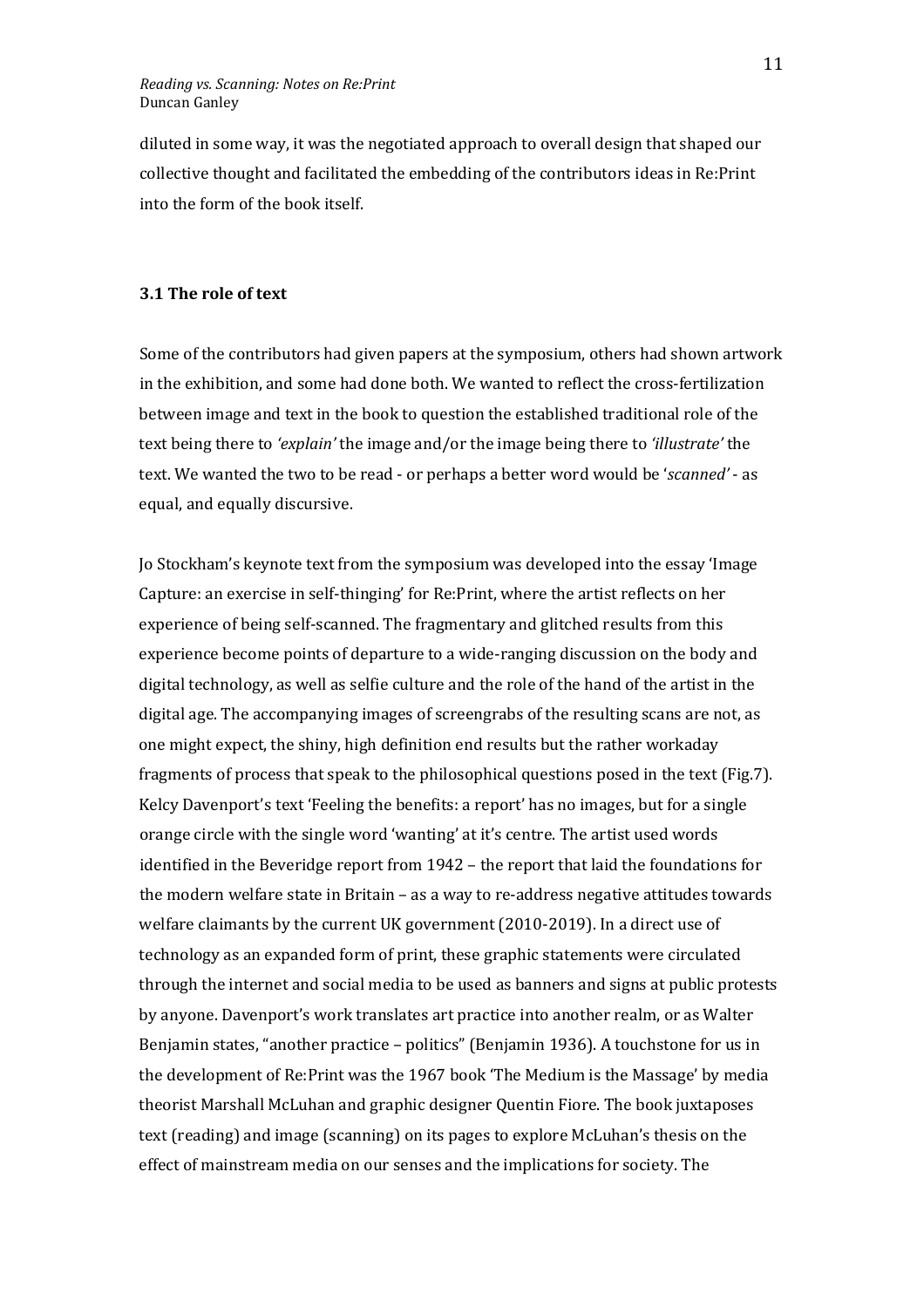fragmented and non-linear scheme of the book treats all its elements, whether visual or textual, as both an ongoing interplay with each other, but also with the reader's interaction with the book itself – the double page with images of truncated thumbs on opposing pages, for example. Some pages have text, some none. The speed we would normally associate with 'reading' is disrupted – sometimes sped up, sometimes slowed down, interrupted by images, with images also interrupted by text. The overall experience of the book from the perspective of our twenty first century eyes is strange yet familiar, accustomed as we are to this mixing in the form of the web page or interactive screen. McLuhan's prescience, in this as in other aspects of his work, was disconcerting.

For Re:Print, the overprinting of text on images – and vice versa – was experimented with in a variety of iterations during the book's development phase. The most striking of these experiments survives on pages six and seven of Re:Print (Fig.8), where all the text of the entire introduction is overprinted multiple times to create an *unreadable* image. This idea of a kind of 'palimpsest' – originally a term for the re-use of vellum in the medieval period where manuscripts were erased and new text written on top, with traces of prior writing remaining embedded - is also reflected at other points in the book, where, due to the light weight of the paper chosen, traces of text bleed through the page onto the image – or space - on the next. Where does text end and image begin? When does the text engage with and transcend its own status as image?

#### **3. 2 Reproducibility**

Whether text, image or even the page itself, the visual language of the reproduced - the mis-print, the off-print, the crease, the crop and the re-print - echoes throughout the book. Images are deliberately misaligned, degraded, rotated and faded - or in some spreads, faded to the point of almost not being there at all.

The introduction, exploring the values entangled with the reproducible image, references artist and writer Hito Steyerl's collection of essays, 'The Wretched of the Screen'. Key is her essay 'In Defense of the Poor Image', in which she traces the 'economy of poor images', the ways in which the contemporary image system of image production establishes a hierarchy of images based on 'promises of quality' and its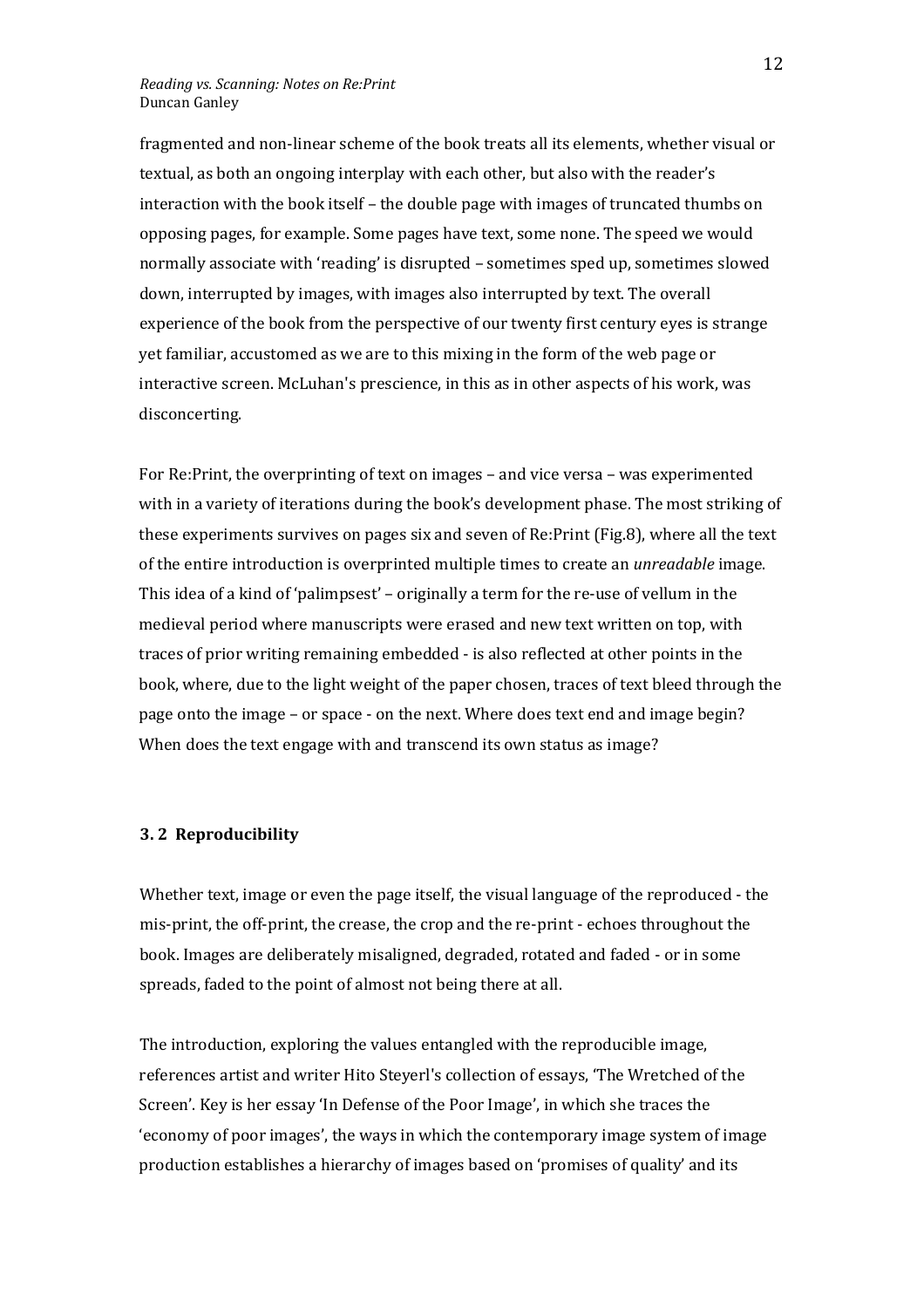monopolization. Although most of examples in this essay are related to cinema and film, we saw that it was possible to link Steyerl's ideas to the production and dissemination of the image in contemporary photography and print practices too: 'Within these contexts, the seductive and 'hyper-visible' nature of high resolution images and the ways in which these are valorized economically, stand out from low resolution images, which confirm amateur production and the possible failure of technology. As Steyerl writes: "…a high quality image looks more brilliant and impressive, more mimetic and magic, more scary and seductive than a poor one….The rich image established its own set of hierarchies, with new technologies offering more and more possibilities to creatively downgrade it." Conversely, the poor image is: "…a copy in motion, its quality is bad, its resolution substandard, as it accelerates, it deteriorates. It is a ghost of an image, a preview, a thumbnail, an errant idea, an itinerant image, distributed for free, squeezed through slow digital connections, compressed, reproduced, ripped, remixed, as well as copied, pasted into other channels of distribution…"'. (Chance & Ganley 2018)

The visual scheme of Re:Print resonates with these concerns, with the material supplied by the contributors scanned, digitized and manipulated, the media becoming further media, attention directed to the agencies and ubiquity of (re)mediatisation. Steyerl's idea of the poor image can be usefully read, to some extent, as one move towards a re-appraisal of Benjamin's argument. Contemporary art theorists such as Cristina Baldacci have also sought to characterize the reworking of approaches to visual reproduction in a digital age: for Baldacci, circulation and reenactment are also important metaphors (Baldacci 2020). These ways of seeing are a feature of several of the works in Re:Print, for example in the iteration of (and in) Véronique Chance's two M25 pieces, and Emily Godden's 'sonification' of Gainsborough's paintings. What these new approaches have in common is a decentering of the idea of the, or an, original: and self-conscious reference to the act of reproduction itself to express that point.

## **3.3 The visuality of 'the page'**

The experience of looking through the pages of Re:Print is a little like sorting through a stack of prints, or a folder of images on a screen. The designer had the idea of re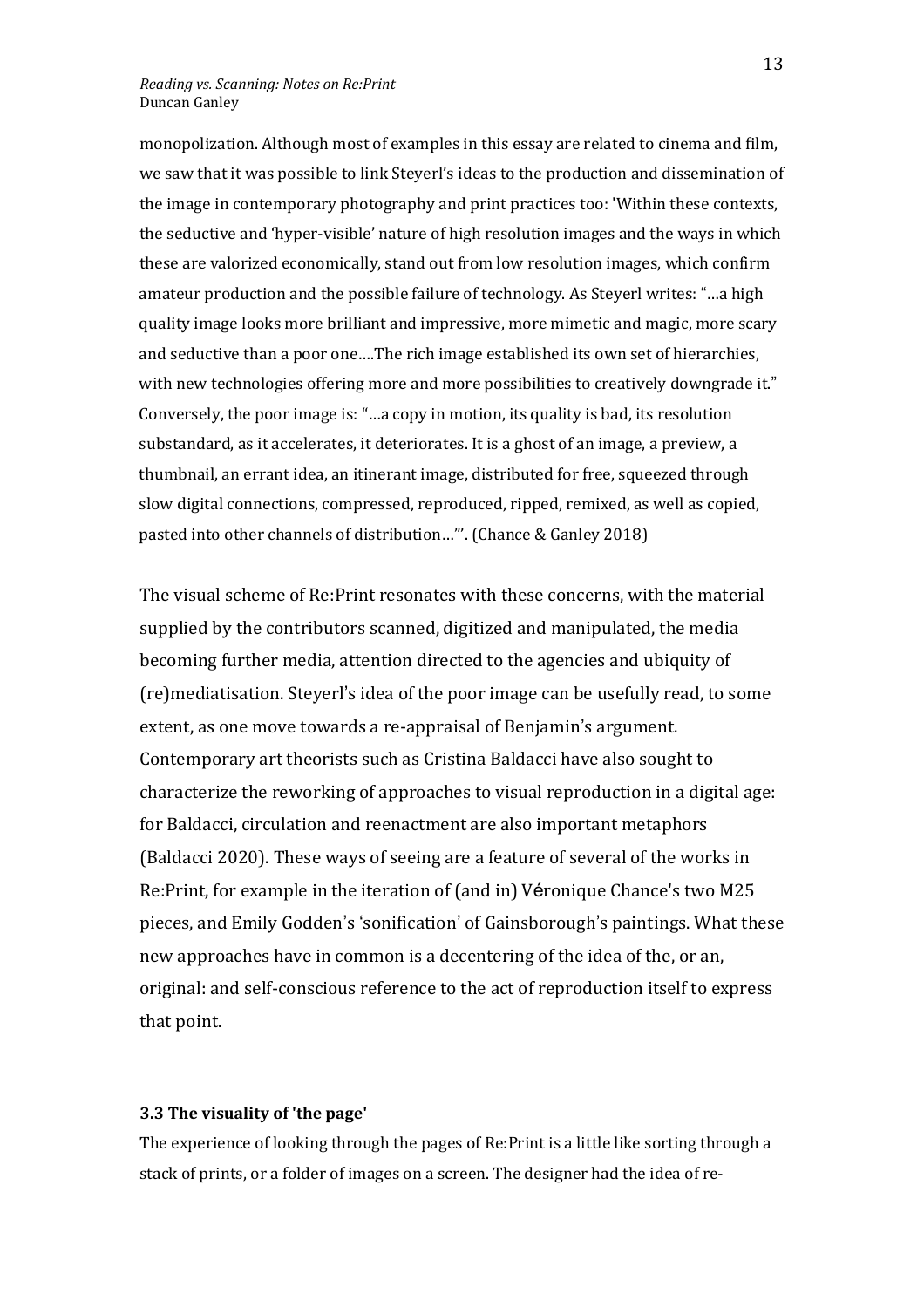photographing the contributors' images and text and presenting *these* as the reproductions in the book. Originally, the intention was for all pages – including text pages - to be re-photographed in this way. Many of the images in Re:Print are presented in this re-photographed form. The result is images that are cropped, de-focused, almost slipping off the page or indeed seemingly on the cusp of accidently finding themselves on a page that was not intended for them, much like Steyerl's 'itinerant images'. This process of visual translation of the artworks in Re:Print allowed for a critical reappraisal of the work itself through its reproduction. Monique Jansen's 'A drawing, which makes itself', a series of scanned drawings, seem to return to their original delicate, tactile state, as if we are handling the works themselves as we turn the pages (Fig.9).

Nick Devison's 'Still: Return (Atlas)' and 'Still: Return (Mercury)' (Fig.10), depicting image sequences of rocket launches, is re-presented as if evidence under analysis in a post-disaster enquiry. Do the multiple reproductions and enlargements of the images reveal clues as to the reasons behind the rocket's apparent destruction or does it just reveal the half-tone screen of which the image is composed? Meg Rahaim's series 'God's Eyes', appropriated from image phenomena in Google Streetview, is not re-presented but de-presented on the pages of Re:Print, to the point of pixel-level abstraction (Fig.11).

The 'errant typo', whether intended or not, can itself be revealing. The title of Marshall McLuhan's book *'*The Medium is the Massage'*,* as cited earlier, is itself the result of a reputed typographical error[2](#page-13-0). The title of the book was intended to be 'The Medium is the *Message*' – as was the title of a chapter in McLuhan's seminal book 'Understanding Media: The Extensions of Man', published three years earlier in 1964. However, on receiving the proofs for the new publication that included the typo, McLuhan thought the typesetter's mistake to be pertinent and decided to keep it. Whether this is an accurate account, or not, of one aspect of the book's genesis, it nonetheless underlines McLuhan's assertion that in the end 'all media work us over completely' (McLuhan 1967).

<span id="page-13-0"></span><sup>2</sup> This is cited by Dr. Eric McLuhan, on the website of the Estate of Corinne & Marshall McLuhan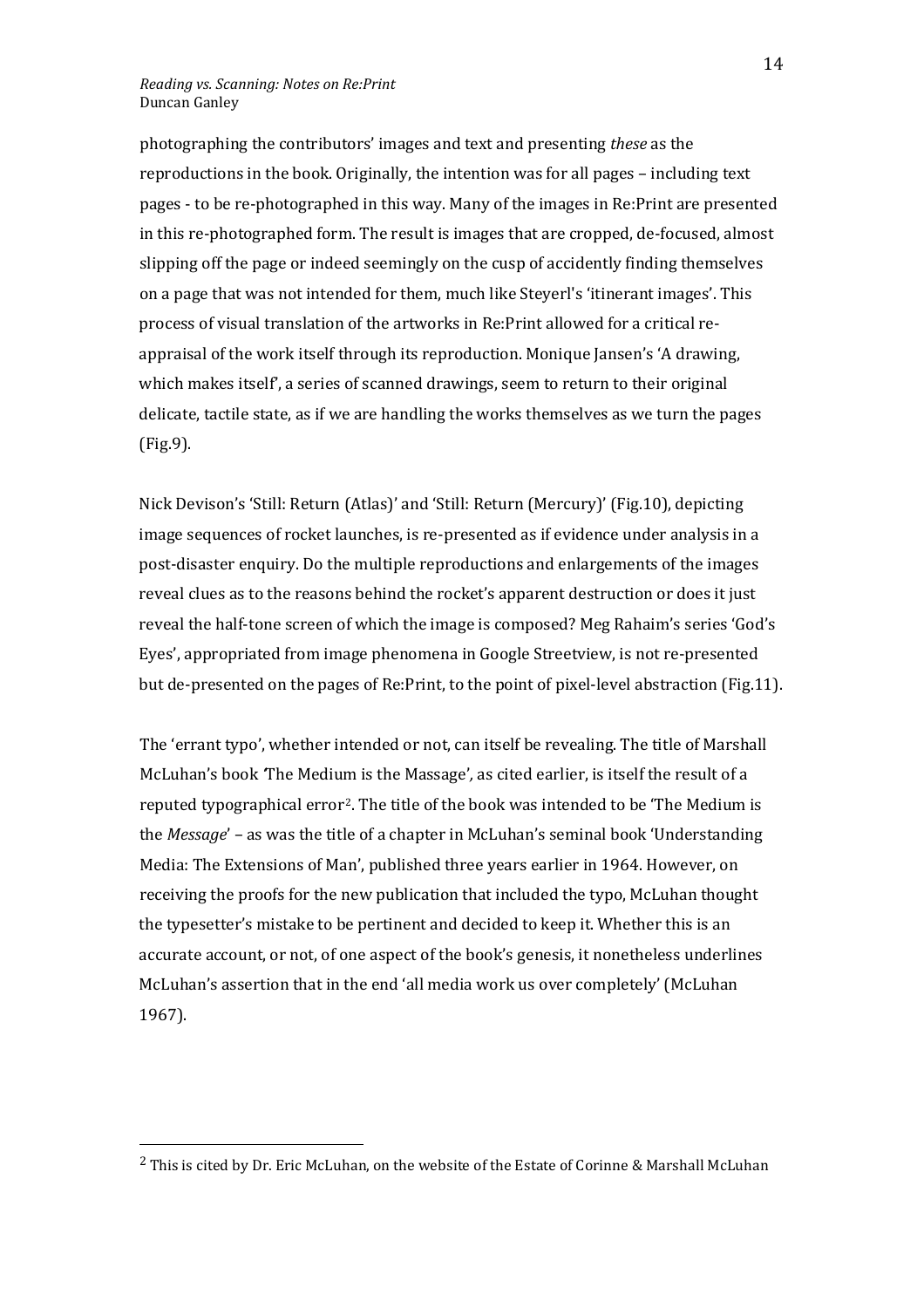## **3.4 Order as hierarchy**

Similar to Steyerl's hierarchy of rich and poor images, the inevitable hierarchy of contributions in an edited book, in the traditional sense, was a point of discussion during its creation. As the book was approaching a final form, at one meeting we were discussing the size, placement, font, treatment etc. of the names of each contributor at the beginning of each section on their work. Was the typeface too large or too significant? We were considering various options when the suggestion was made from our publisher, rather radically, that maybe we should not have any names at all. If we wanted to reveal connections, common codes and concerns, then why put all the contributors in 'silos'? Are we simply conforming to the archetype of the academic book? It seemed radical – would it work? How would the contributors feel? Would the book be too opaque - un-navigable? With some critical distance, I wonder now what we were afraid of. True, we kept a contents page so individual contributors work could be located and identified - a sop to the academy perhaps - but the decision to excise the names from the individual sections of the book reinforced the objective to explore new territory as to how a hybrid book such as Re:Print could function visually and textually, as well as speaking to the cross-disciplinary and multifaceted network of media and approaches debated within its pages. The points and departures touched on by the contributors, as we say in the book, are embodied, explored and questioned by the book's form and structure. Hierarchies of order and sequence are embedded yet disrupted. Text and image are delineated yet merged. 'What is documentation and what is artwork? Issues of scale, time and media are re-contextualized, re-evaluated and sometimes ignored, creating new dialogues and relationships.' (Chance and Ganley, 2018).

In fact there is an analogy to be made here, perhaps, between the book and digital technologies themselves. Just as digital networks and processes use the building blocks of data-sets to re-interpret and re-analyze, in order to reveal, predict and re-appraise, the form of the *edited* artists' book enables content to be unpacked in a collaborative arena and allow the possible capabilities of the ideas expressed in the contributions to network and play out in a self-reflexive form.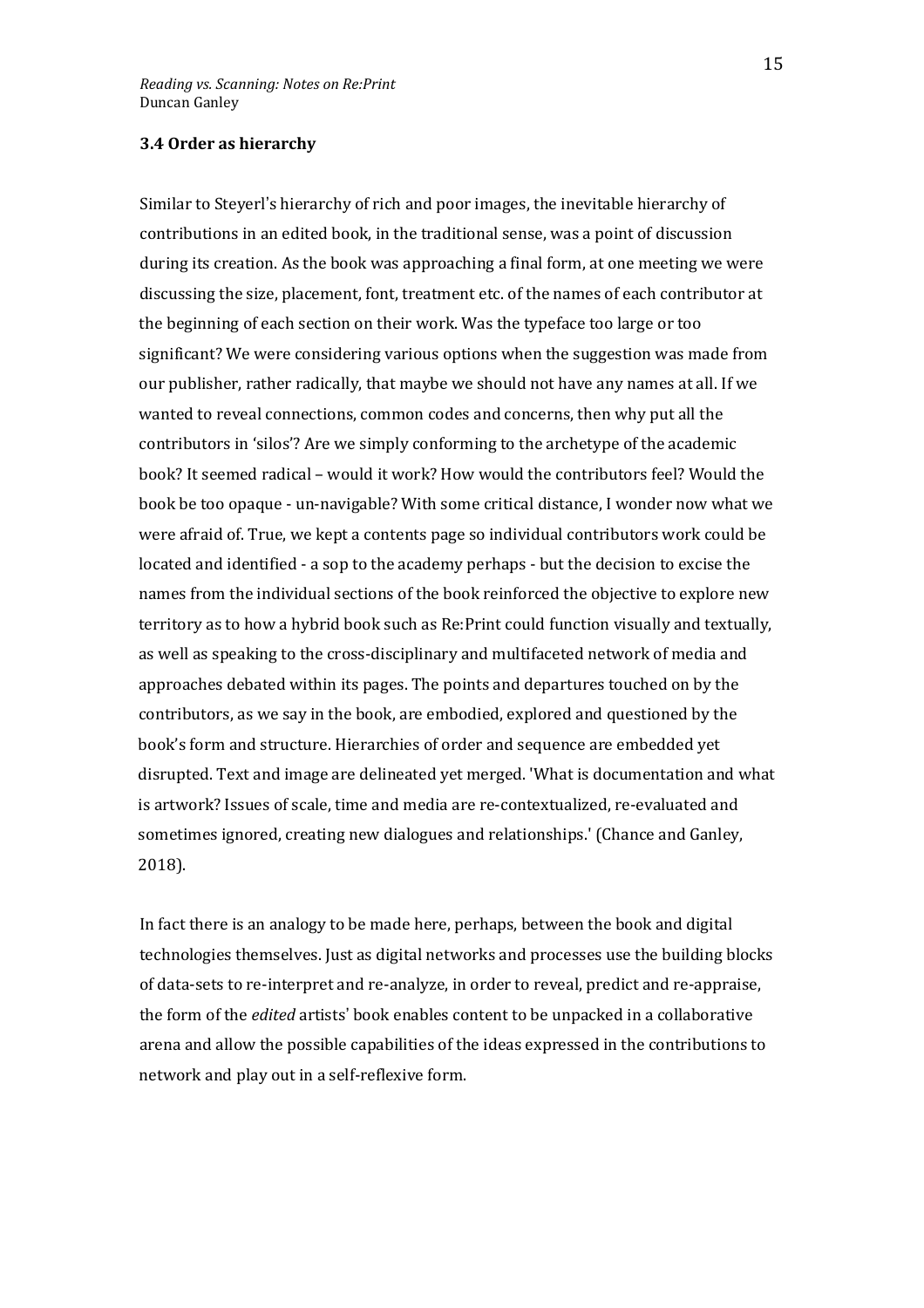## **4. Conclusion: reconsidering points of origin**

Our approach to the book as an artwork was perhaps best articulated by the idea of post-production, a term originally used in relation to the editing process in filmproduction, but which is increasingly used today to define contemporary approaches to image-production, reuse and re-production. As we put it in the introduction: 'If developments in digital technology have completely removed the necessity for an indexical link to an 'original' image, what does it mean to 'construct' an image without a point of origin? If the production of an image or film takes place predominantly within a process of editing or post-production, suggests Styerl, 'production transforms into an aftereffect'. In this sense, the prefix 'post' in the term 'post-production' (i.e. what used to happen *after* the initial production or shooting of a photograph or film) also becomes redundant. Steyerl goes further to point out the temporal shift 'inherent in the term "post-production,''' with the prefix 'post' – denoting an historical state in the past - to be replaced with the term 're', which 'points to repetition or response' as a more appropriate prefix for our times. She continues: "We are not *after* production. Rather we are in a state in which production is endlessly recycled, repeated, copied and multiplied, but also potentially displaced, humbled and renewed. Production is not only transformed but fundamentally displaced to locations that used to form its outside: to mobile devices, scattered screens, sweatshops and catwalks, nurseries, virtual reality, offshore production lines. It is endlessly edited and recombined"' (Chance and Ganley 2018). This is why there is a need to go beyond - often unconscious assumption that the relationship between text and image is one of illustration, a kind of enhancement to description and/or explanation. The making of the Re:Print book reminded us of the importance of instead seeing text and image working in dialogue with each other. To some extent the term 'artists' book' aims to do this work. It was within this context that we approached the *'re'* of re:print: and, too, the writing of this journal article, yet another instance of 're'. In so doing it points to the relevance of its chosen category as an Open Forum article, the appellation a small step towards self-reflection about the power of contexts - of which medium is one - to variously frame, reframe and authorize; and the invitation, in this case, to open discussion.